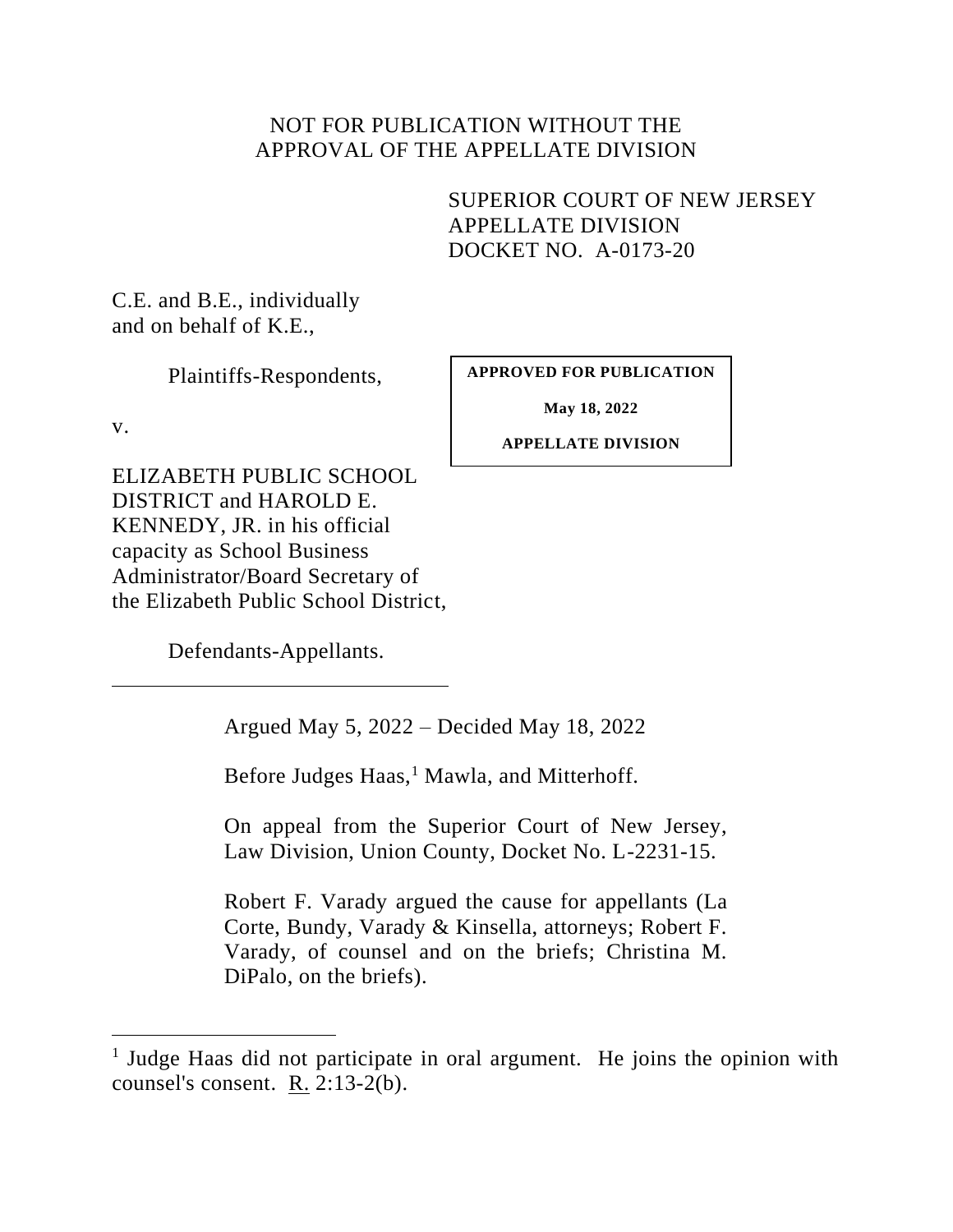Jamie Epstein argued the cause for respondents (Jamie Epstein and Cohn Lifland Pearlman Herrmann & Knopf LLP, attorneys; Walter M. Luers and Jamie Epstein, on the brief).

The opinion of the court was delivered by

MAWLA, J.A.D.

Defendants Elizabeth Public School District and Harold E. Kennedy, the district's business administrator and school board secretary, appeal from an August 28, 2020 order entered pursuant to the Open Public Records Act (OPRA), N.J.S.A. 47:1A-1 to -13, in favor of plaintiffs C.E. and B.E. and on behalf of their child K.E. We affirm.

This litigation began in April 2015 when plaintiffs filed a complaint and order to show cause to enforce their OPRA request, seeking the following information:

> 1. From [January 1, 2013] to present, all settlements entered into by the [school b]oard in [the New Jersey Office of Administrative Law (OAL)] EDS docketed cases.[2]

> 2. Any final decisions incorporating or pertaining to item #1.

 $2$  EDS docketed cases involve petitions "filed by or on behalf of a student who is, or who may be as a result of a pending evaluation, subject to the provisions of an individualized education program . . . or an accommodation plan pursuant to Section 504 of the Rehabilitation Act" and are transmitted to the OAL for final determination. N.J.A.C. 6A:3-1.3(e)(1).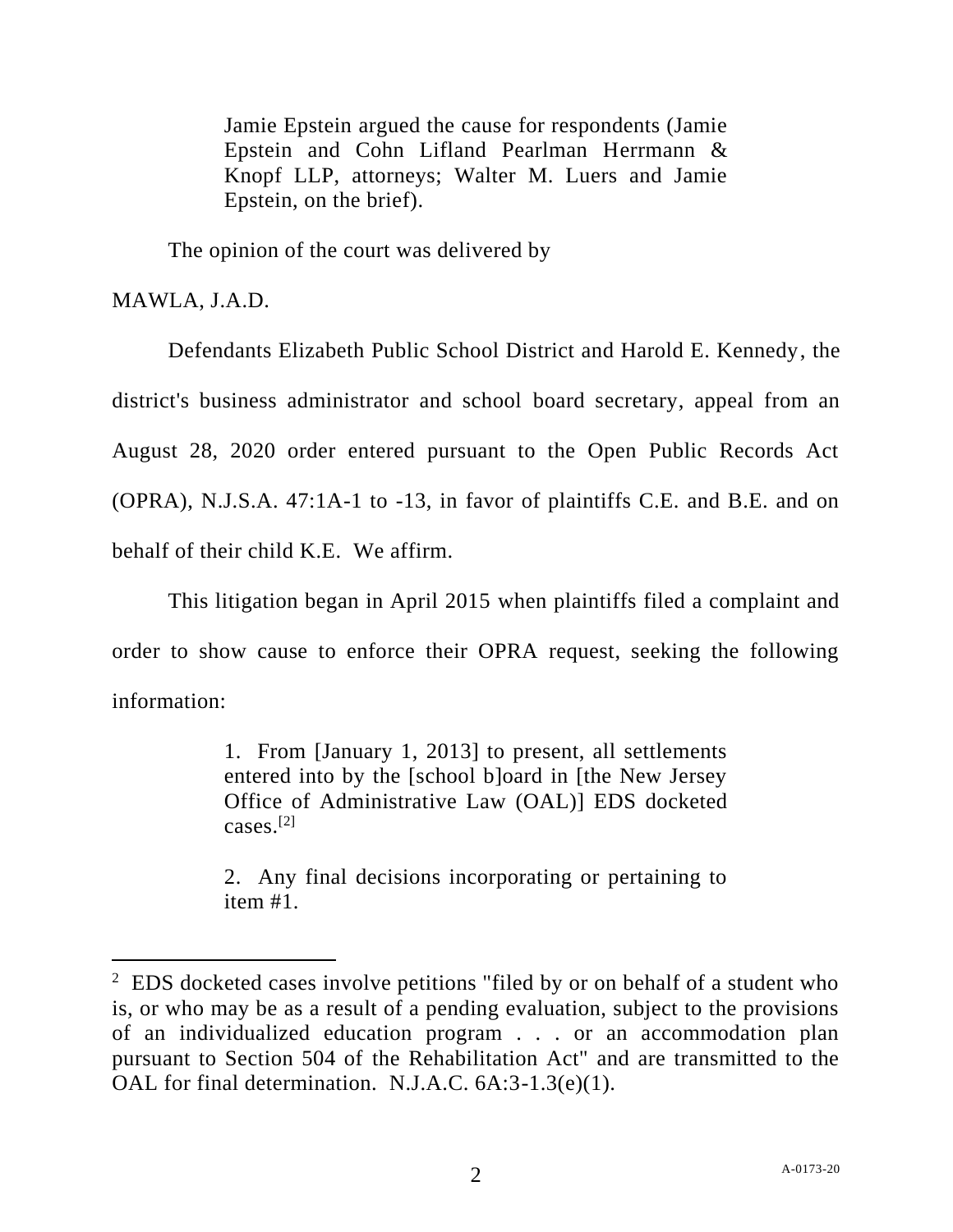3. [May 1, 2014], any purchase orders, vouchers, bills, invoices and canceled checks for payment(s) made for legal services rendered to the [b]oard in regards to [an] . . . OPRA [r]equest of [May 17, 2014,] and the subsequent civil action . . . .

4. Any [b]oard [r]esolution(s) which refer[(s)] to item[] #1.

Defendants denied the first request, alleging the documents were exempt from disclosure as confidential student records under N.J.A.C. 6A:32-7.5, and denied the second request, asserting it was "vague and does not seek identifiable government records." They produced redacted invoices and purchase orders and two board resolutions of special education settlements, redacting identities, in response to the third and fourth requests.

Plaintiffs' complaint was dismissed without prejudice for reasons unrelated to this appeal. They filed a second amended verified complaint containing one count alleging an OPRA violation and seeking a judgment ordering defendants to provide responses to the first and second requests and "unredacted copies of the requested invoices and vouchers" relating to the third request. The complaint also sought attorney's fees.

Defendants moved for a stay arguing we were considering an appeal that would bear on the outcome of this case. That appeal was L.R. v. Camden City Public School District (L.R. I), 452 N.J. Super. 56 (App. Div. 2017).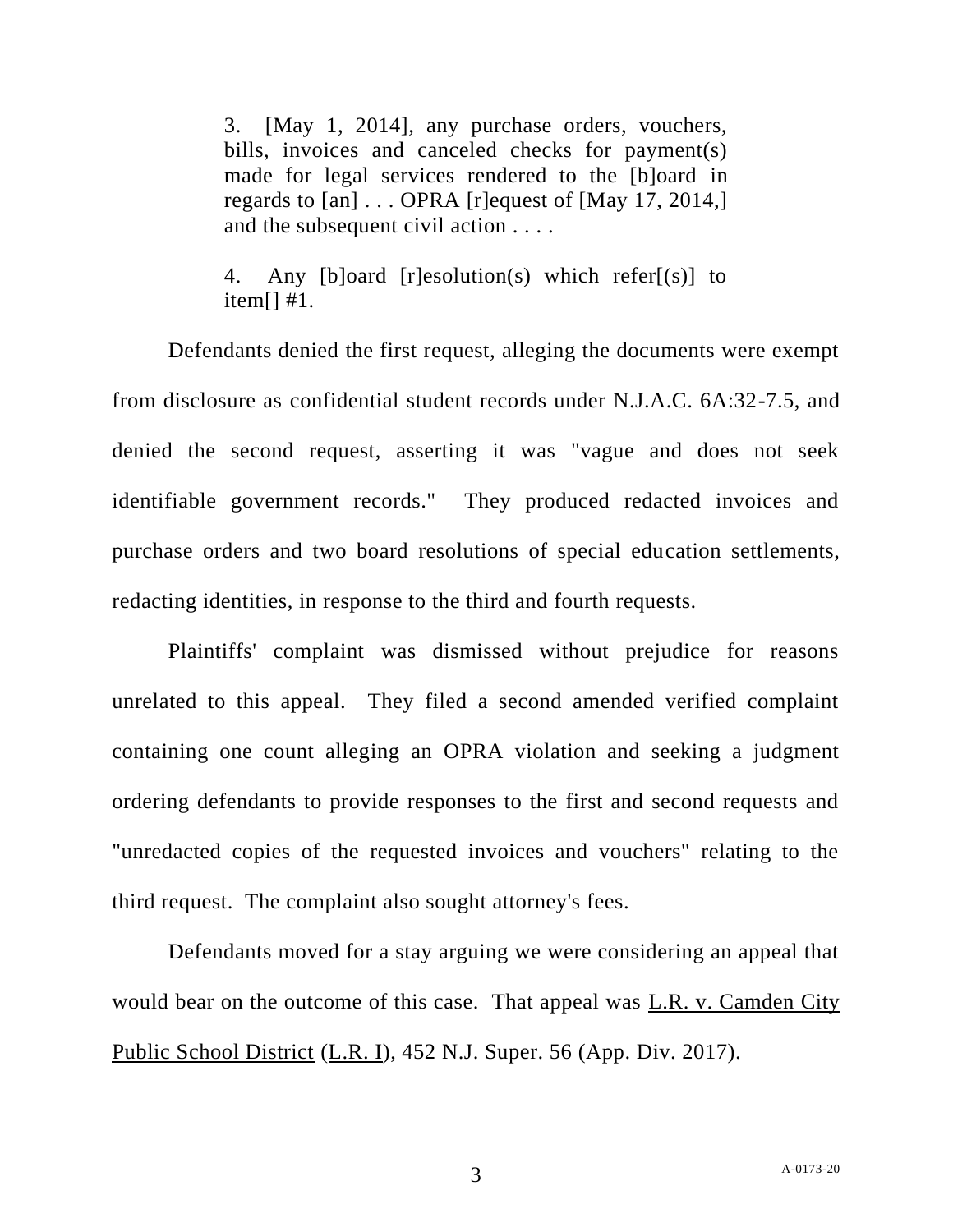On December 18, 2015, the trial judge entered an order requiring defendants produce: "(1) all settlement agreements entered into by the [b]oard in . . . OAL EDS docketed cases from January 1, 2013 to April 2, 2015; and (2) any final decisions incorporating or pertaining to those settlement agreements." He ordered defendants to redact the names and addresses of parents in the relevant records, and dismissed, with prejudice, plaintiffs' request for unredacted invoices and vouchers. The judge found plaintiffs were entitled to attorney's fees as a partially prevailing party for services rendered after August 7, 2015, and permitted defendants to file opposition to the fee request. He denied, without prejudice, defendants' request for a special service charge and stayed the order pending defendants' appeal.

Defendants appealed and we subsequently dismissed it in March 2016. L.R. I was decided in October 2017 and in April 2018, the Supreme Court granted certification, which further stayed this case. In July 2019, an evenly divided Supreme Court decided L.R. v. Camden City Public School District (L.R. II), 238 N.J. 547 (2019) and remanded the matter to the trial court.

This case was consolidated with others and heard in the Camden Vicinage action, along with the L.R. II remand. In December 2019, the Camden Vicinage judge granted plaintiffs' request to sever this matter and return it to the Union Vicinage because plaintiffs were not asserting common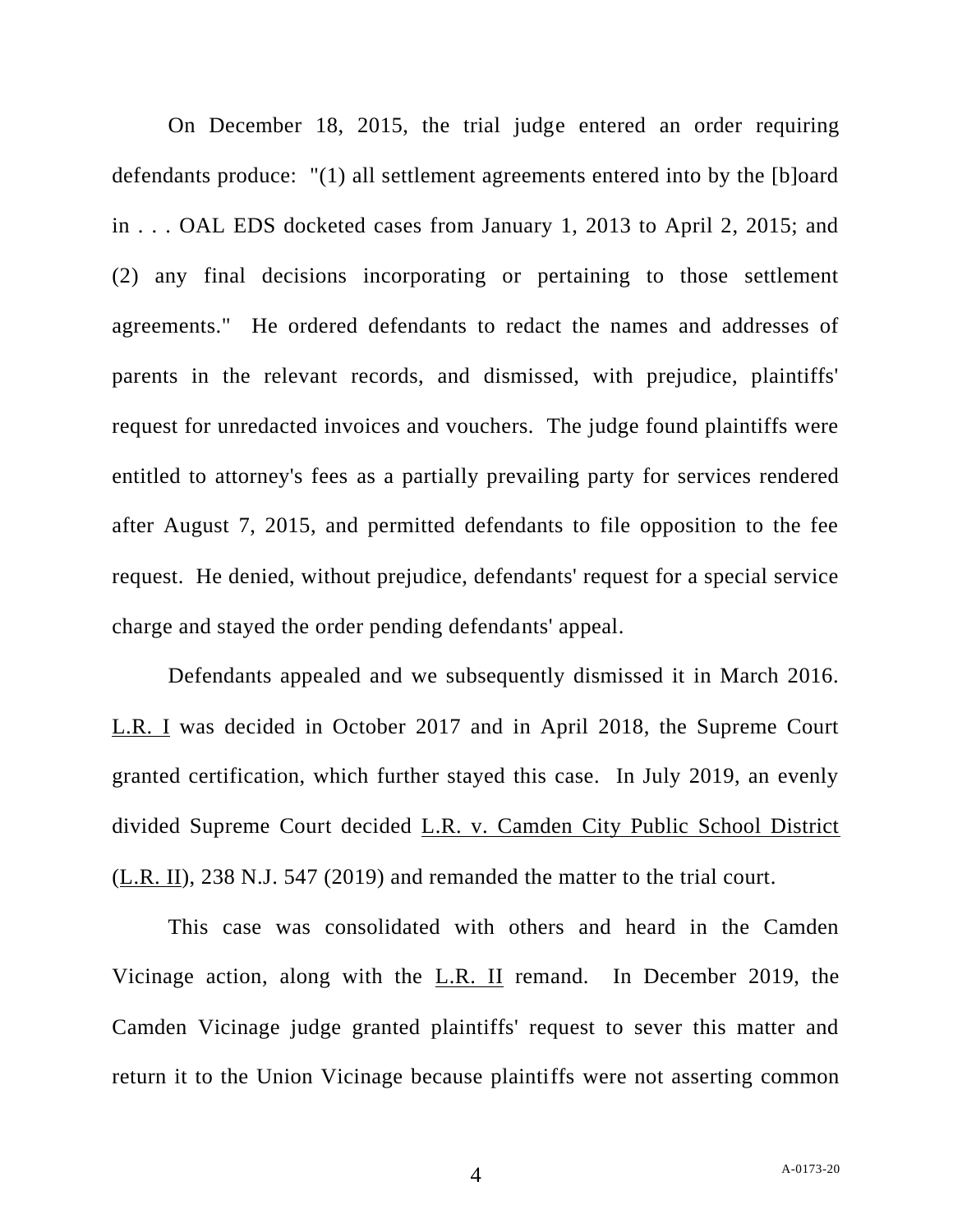law claims and only pursuing their OPRA claim. After a round of motion practice, the trial judge concluded additional hearings were necessary to determine the special service charge, attorney's fees, and other remaining issues.

On May 22, 2020, the judge issued a tentative decision, finding "plaintiffs have made a narrow request limited to only those cases . . . actually docketed in the [OAL] then settled, and those settlements then being incorporated into a termination of the formal OAL litigation." He noted the request was not adjudicated in either L.R. decision, and plaintiffs relied on 34 C.F.R. § 300.513(d)(2), a federal regulation, which "appears to mandatorily make such documents public records" and preempts state law on the subject. He found that pursuant to precedent, once a document is filed in court as a settlement, there is no longer an expectation of privacy. Citing Keddie v. Rutgers, 148 N.J. 36 (1997), he stated: "[T]he fact that the records may be available from the OAL does not relieve the public office from providing the record under OPRA." He requested defendants estimate the number of cases fitting plaintiffs' narrow criteria.

Defendants' response argued the judge erred because he relied on the dissent in L.R. II, and the case was not binding precedent because it was decided by an evenly divided Supreme Court. Defendants asserted our holding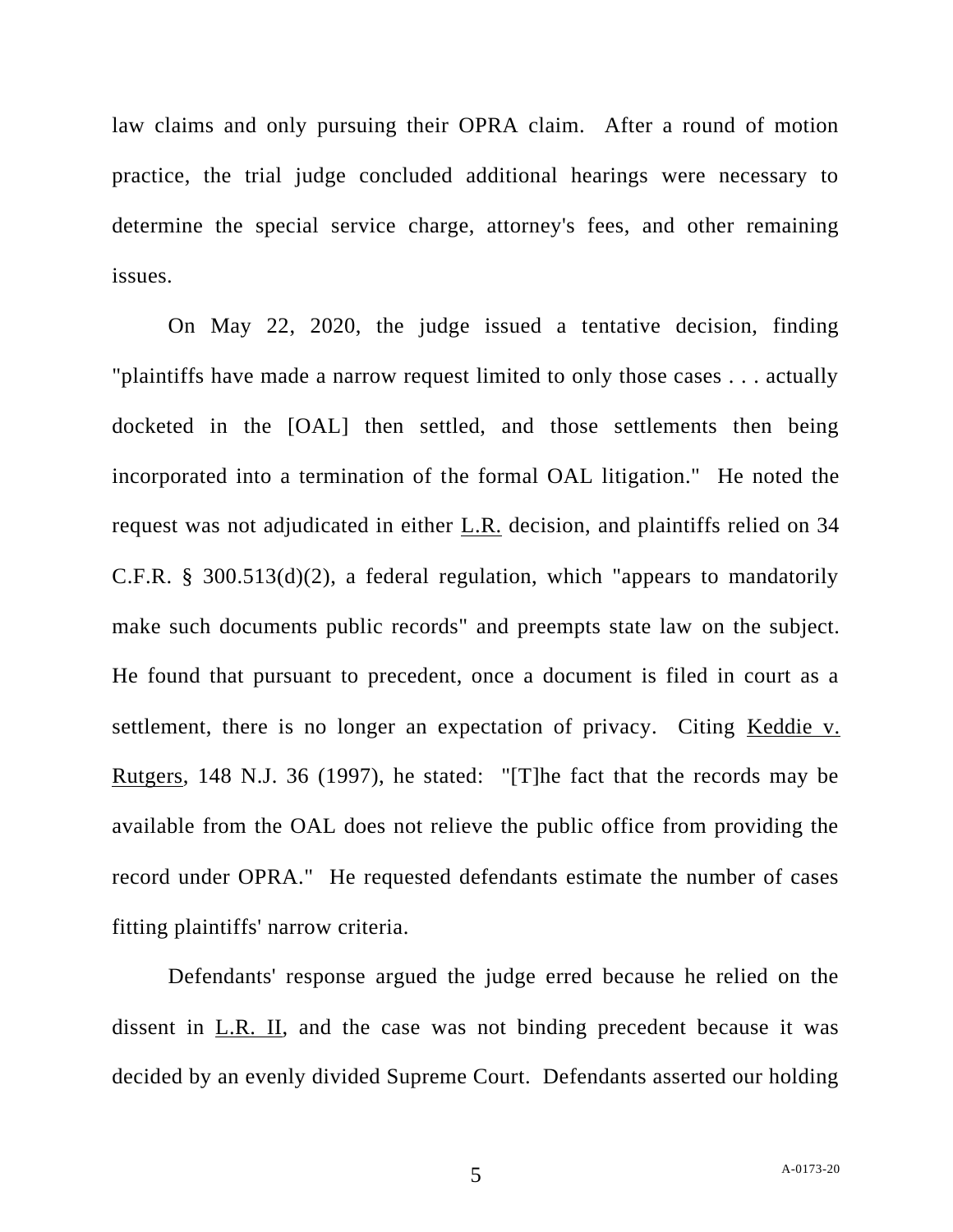in L.R. I controlled, and the settlement agreements entered in the OAL are confidential student records. They argued the judge improperly applied the preemption doctrine in concluding 34 C.F.R. § 300.513(d)(2) mandated release of the documents.

Plaintiffs claimed defendants had not met their burden to establish the documents were lawfully withheld because defendants estimated there were less than five settlements since 2016, despite claiming a search would be unduly burdensome. Further, because defendants failed to address Keddie and L.R. I's so-called "court order" pathway, N.J.A.C. 6A:32-7.5(e)(15), requiring production of documents, their argument was waived, and they were required to disclose the documents. They claimed the judge's reliance on L.R. II was appropriate because the New Jersey Department of Education (NJDOE) participated as amicus and took the position that de-identified student records are subject to public access under FERPA<sup>3</sup> or OPRA.

At a June 12, 2020 hearing, the trial judge reiterated his tentative decision that L.R. I did not apply because it did not address cases adjudicated before the OAL. He noted the NJDOE's position in L.R. II and that it did not participate in L.R. I and concluded:

<sup>&</sup>lt;sup>3</sup> Federal Family Educational Rights and Privacy Act of 1974, 20 U.S.C. § 1232g.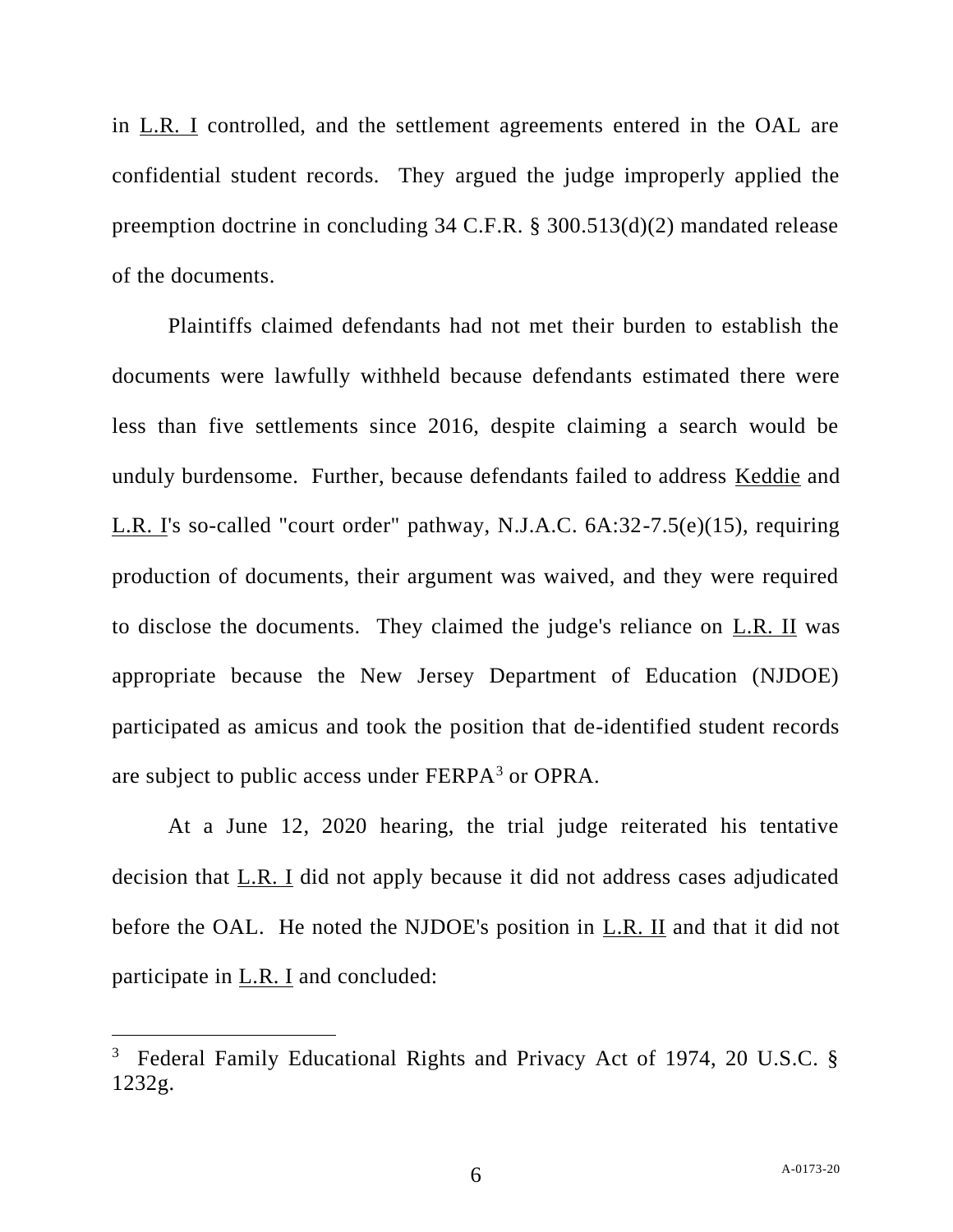[B]ased on that, [I] do not find that there is required . . . notice to the people whose . . . files . . . may ultimately be produced because they're already public documents. And certainly we can screen out any identification because the plaintiffs are not interested in the individual names and whatever special needs they had. . . .

The student's right of privacy is not at issue in this case . . . .

[T]his case is about . . . leveling the playing field so that parents of special needs children can know . . . what has been provided in similar cases so that [their] child can be protected.

The judge concluded the records were public records subject to OPRA and must be produced.

On June 15, 2020, plaintiffs filed an OPRA request with the OAL seeking: "Each case activity sheet or docket sheet that shows an entry of activity in cases in which Elizabeth [BOE] . . . is a party between [January 1, 2013] and [April 2, 2015]." The OAL identified twenty special education cases for the relevant time period and provided a caption of the case, a docket number, and a notation of the matter's disposition. Eleven of these cases were marked "FS-Final Decision/Settlement-EDS," indicating the case was settled and the settlement approved by the OAL.<sup>4</sup>

<sup>&</sup>lt;sup>4</sup> Two of these cases were previously provided by defendants in response to the initial OPRA request.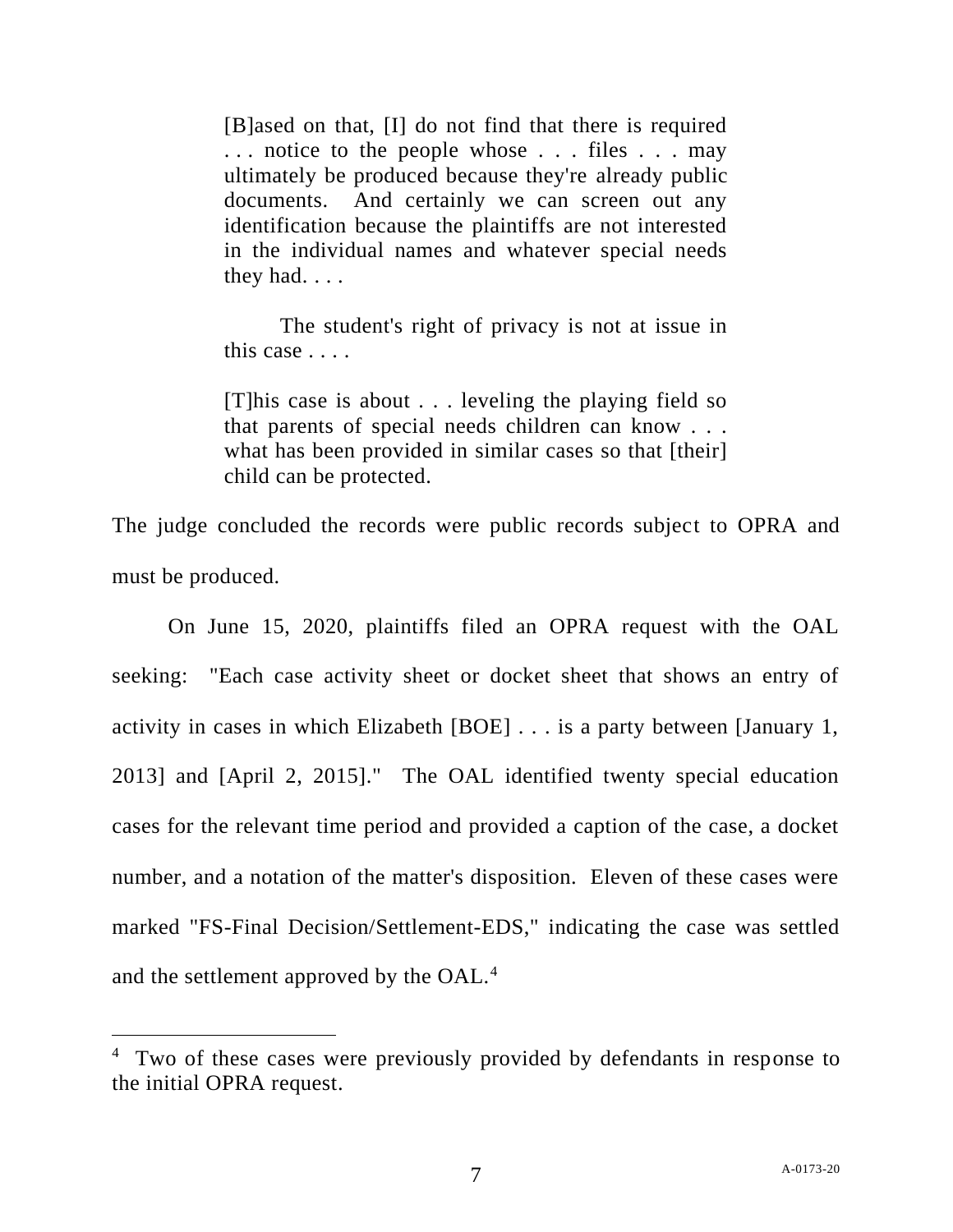The judge held a hearing on August 10, 2020, to address defendants' special service charge. Defendants asserted they would incur the charge by parsing through 2,800 special education students' records. The judge denied the request, concluding "it would not be that difficult to find this limited number of cases that had actually been presented to the [OAL]."

A final hearing was held on August 28, 2020, to address plaintiffs' attorney's fee request. After analyzing the RPC 1.5 factors, the judge granted plaintiffs \$78,646 in attorney's fees. He entered an order the same day denying defendants' OPRA service charge and ordering defendants to provide plaintiffs with "copies of all decisions with settlements, with non-exempt portions redacted, entered into by the [b]oard in the [OAL] EDS cases dated between [January 1, 2013 and April 2, 2015.]" The judge stayed the order on September 25, 2020, pending this appeal.

Defendants raise the following points on appeal:

I. PLAINTIFFS['] OPRA REQUEST SHOULD HAVE BEEN DENIED DUE TO DECISIONS IN . . .  $[\underline{L.R. I}].$ 

II. THE TRIAL COURT DID NOT FIND THAT PLAINTIFFS WERE ENTITLED TO ACCESS UNDER N.J.A.C. 6A:32-7.5(e)(15) [AND] INDEED COULD NOT DO SO AS THIS IS SOLELY AN OPRA CASE.

III. THE COUNSEL FEE AWARD SHOULD BE REVERSED AS THE TRIAL COURT SHOULD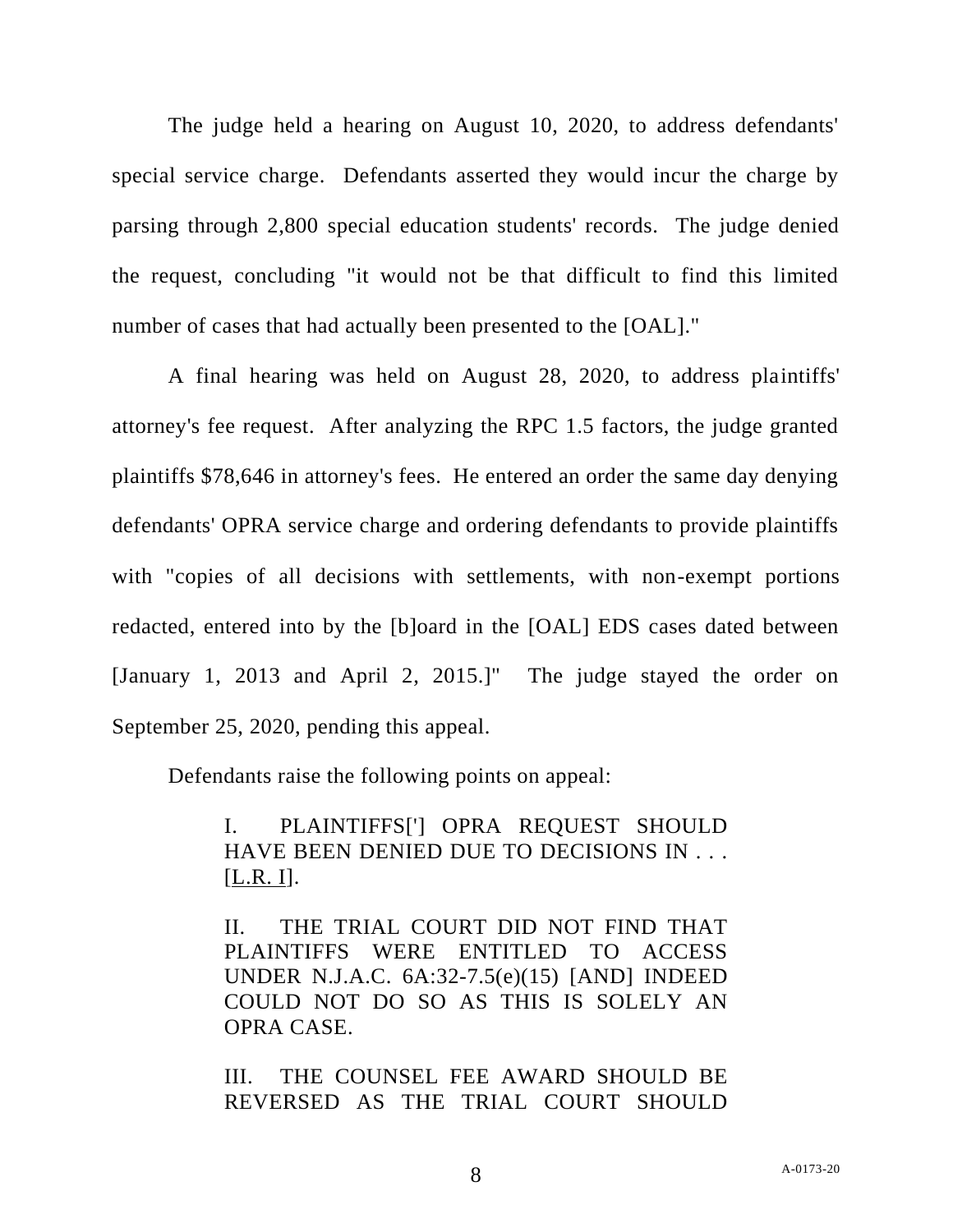## NOT HAVE FOUND THAT PLAINTIFFS WERE THE PREVAILING PARTY UNDER OPRA.

We address these arguments in turn.

I.

We review a trial court's interpretation of OPRA de novo. O'Boyle v. Borough of Longport, 426 N.J. Super. 1, 8 (App. Div. 2012). "Findings of fact, however, are reviewed deferentially." Ibid. (citing Rova Farms Resort, Inc. v. Invs. Ins. Co., 65 N.J. 474, 484 (1974)).

A trial court's award of attorney's fees is disturbed "only on the rarest of occasions, and then only because of a clear abuse of discretion." Litton Indus., Inc. v. IMO Indus., Inc., 200 N.J. 372, 386 (2009) (quoting Packard-Bamberger & Co. v. Collier, 167 N.J. 427, 444 (2001)). This is because a "trial court [is] in the best position to weigh the equities and arguments of the parties." Packard-Bamberger & Co., 167 N.J. at 447. We reverse only if the award is "made without a rational explanation, inexplicably departed from established policies, or rested on an impermissible basis." Flagg v. Essex Cnty. Prosecutor, 171 N.J. 561, 571 (2002) (quoting Achacoso-Sanchez v. Immigr. & Naturalization Serv., 779 F.2d 1260, 1265 (7th Cir. 1985)).

## II.

OPRA requests are "construed in favor of the public's right of access." N.J.S.A. 47:1A-1. When a public agency denies an OPRA request, it bears the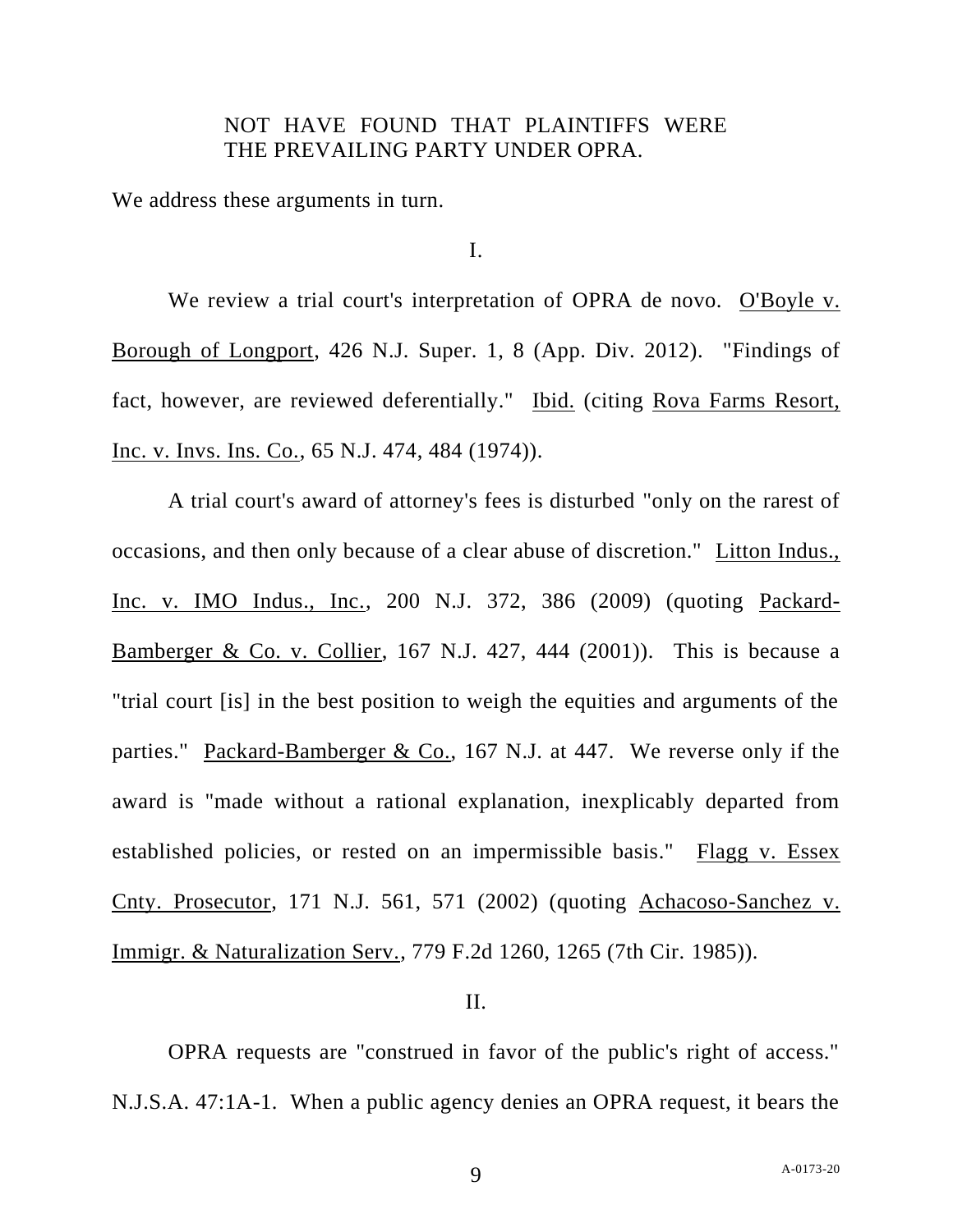burden of proving the denial was lawful. Doe v. Rutgers, State Univ. of N.J., 466 N.J. Super. 14, 26 (App. Div. 2021); see N.J.S.A. 47:1A-6. OPRA "exempts from disclosure any information that is protected by any other state or federal statute, regulation, or executive order." Brennan v. Bergen Cnty. Prosecutor's Off., 233 N.J. 330, 338 (2018)). In L.R. II, the Court stated: "In its findings and declarations of public policy, the Legislature required public agencies subject to OPRA 'to safeguard from public access a citizen's personal information' when 'disclosure thereof would violate the citizen's reasonable expectation of privacy.'" 238 N.J. at 559 (quoting In re N.J. Firemen's Ass'n Obligation, 230 N.J. 258, 277 (2017)). "An agency 'seeking to restrict the public's right of access to government records must produce specific reliable evidence sufficient to meet a statutorily recognized basis for confidentiality.'" Doe, 466 N.J. Super. at 26-27 (quoting Courier News v. Hunterdon Cnty. Prosecutor's Off., 358 N.J. Super. 373, 382-83 (App. Div. 2003)).

The Individuals with Disabilities Education Act (IDEA), 20 U.S.C. § 1400 to -1482, was enacted by Congress to provide all children with disabilities "a free appropriate public education that emphasizes special education and related services designed to meet their unique needs and prepare them for further education, employment, and independent living." 20 U.S.C. §  $1400(d)(1)(A)$ . To that end, federal funding is provided to state and local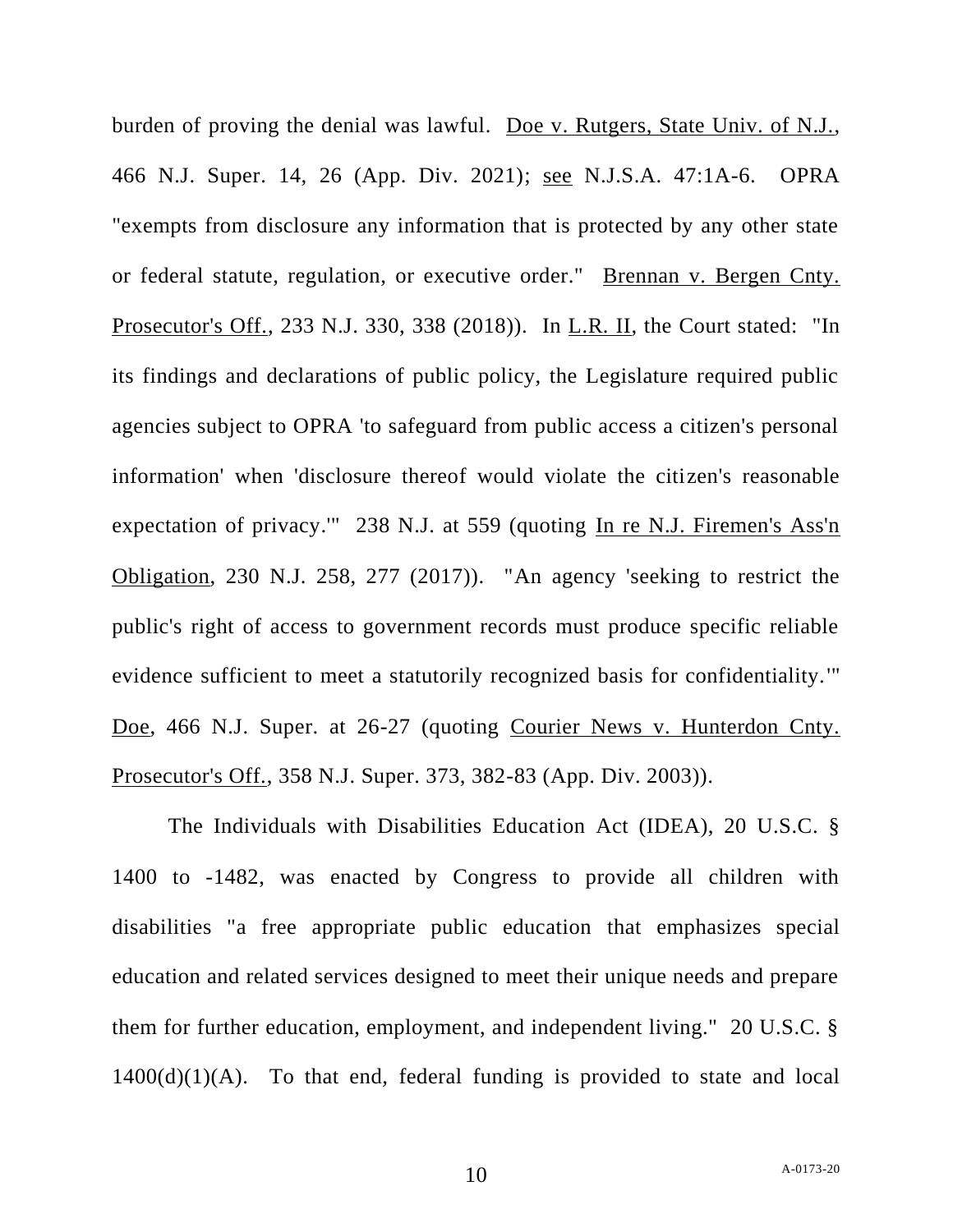agencies to assist in educating disabled children, subject to federal requirements. Arlington Cent. Sch. Dist. Bd. of Educ. v. Murphy, 548 U.S. 291, 295-96 (2006). New Jersey has enacted legislation and regulations to comply with the IDEA. N.J.S.A. 18A:46-1 to -55 and N.J.A.C. 6A:14-1.1 to - 10.2.

In L.R. I, 452 N.J. Super. at 61-62, an advocacy organization for disabled students and the parents of a disabled student in four separate matters requested settlement agreements and records concerning special services given to other qualified students from various school districts. The matters produced different responses, either resisting disclosure citing statutory and regulatory authority, granting access and redacting personally identifiable information (PII), or granting a parent unredacted copies of their child's own records. Id. at 62-63.

We "attempt[ed] to construe and harmonize . . . various provisions under the NJPRA, $5$  FERPA, OPRA, and the associated regulations, particularly the detailed set of student record access provisions set forth in N.J.A.C. 6A:32-7.1 to -7.8" to determine whether the plaintiffs in four related appeals could obtain copies of students' settlement agreements and records from school districts. Id. at 61-62, 80. We held the plaintiffs were "entitled to appropriately-

<sup>5</sup> The New Jersey Pupil Records Act, N.J.S.A. 18A:36-19.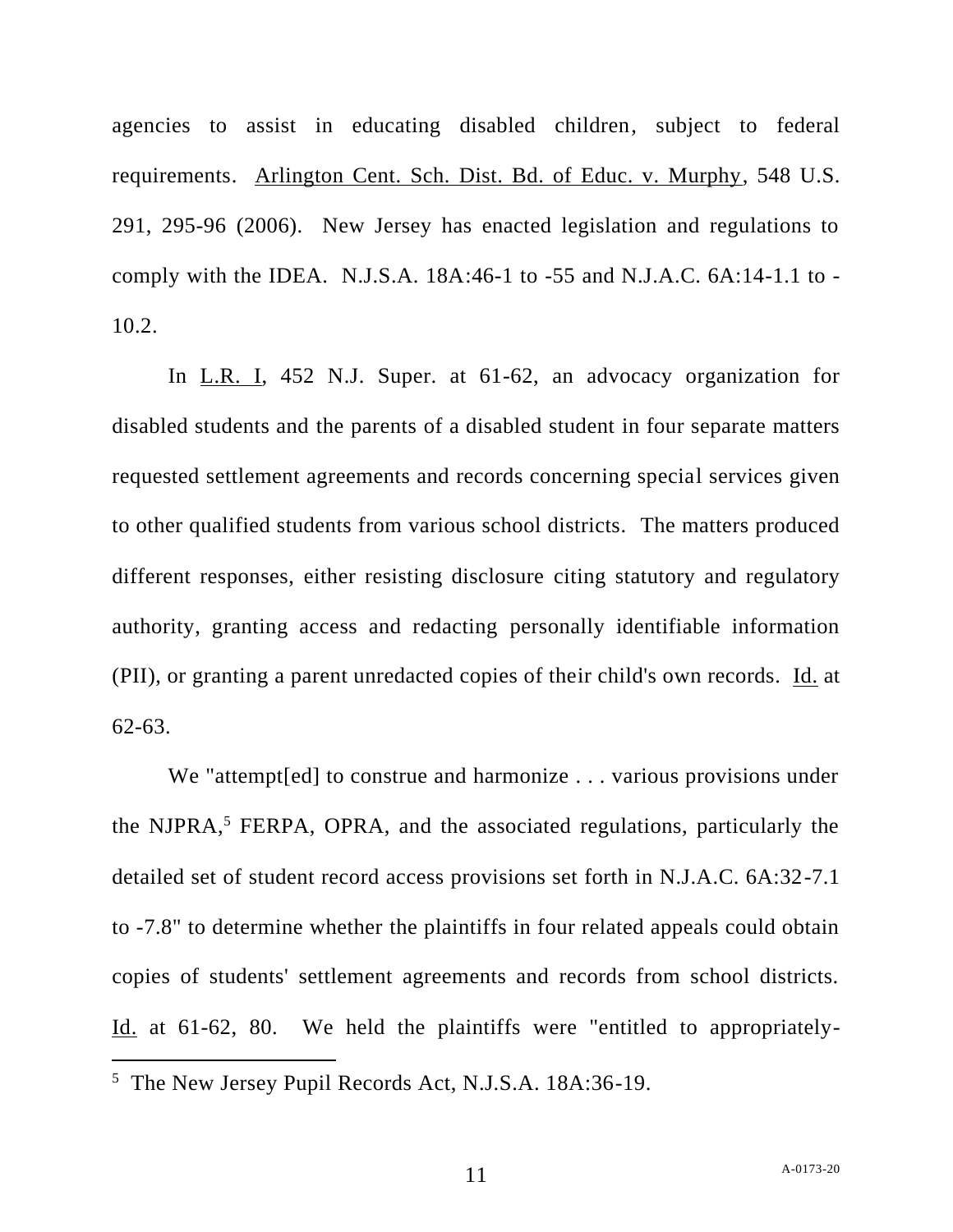redacted copies of the requested records, provided that on remand those plaintiffs either: (1) establish that they have the status of '[b]ona fide researcher[s]' within the intended scope of N.J.A.C.  $6A:32-7.5(e)(16)$ ; or  $(2)$ obtain from the Law Division a court order authorizing such access pursuant to N.J.A.C. 6A:32-7.5(e)(15)." Id. at 63 (alterations in original). We concluded student records, even when redacted to remove PII, are still subject to disclosure restrictions under N.J.A.C. 6A:32-2.1. Id. at 83.

The Supreme Court affirmed. L.R. II, 238 N.J. at 548. It stated a student record "retains its protected status under New Jersey law notwithstanding the school district's redaction from that record of '[PII]' . . . ." Id. at 550. Further, "N.J.A.C. 6A:32-2.1 includes in the definition of a 'student record' a document containing information relating to an individual student, even if that document has been stripped of [PII] that might identify the student in compliance with federal law." Ibid.

The NJDOE participated in L.R. II as amicus curiae. Id. at 550-51. The dissent referenced NJDOE's view that "[a] record . . . that is so thoroughly scrubbed that the student cannot be identified in the record raises no privacy concerns." Id. at 578 (Albin, J., dissenting). The dissent concluded a scrubbed document would not "endanger[] the privacy rights of pupils but allow[]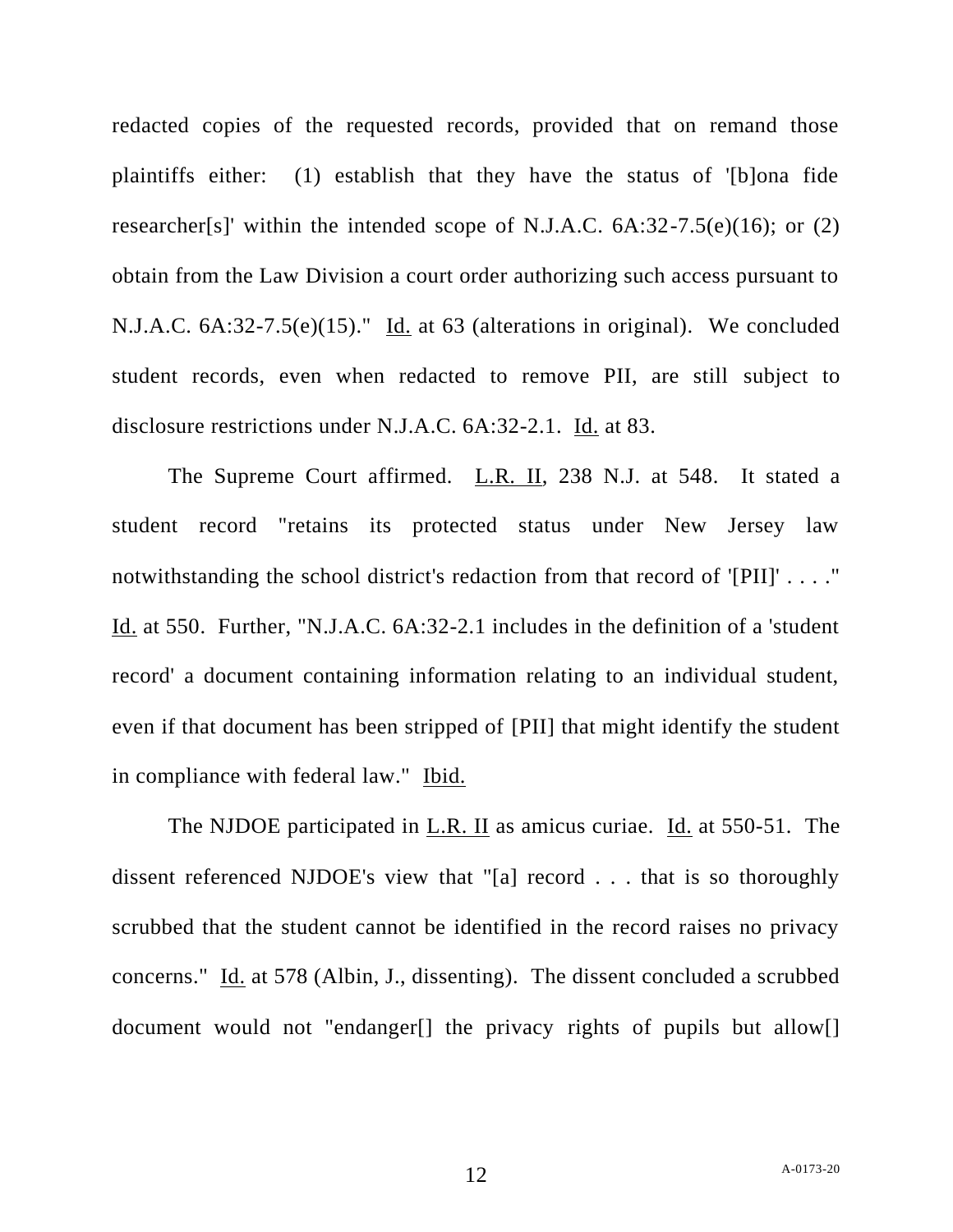members of the public to gather information through OPRA requests that will shed light on matters of significant public importance." Id. at 578.

With this background, we conclude the trial judge did not err in declining to follow either L.R. I or L.R. II because those cases did not concern settlements before the OAL and because the legal framework here is different. Indeed, the IDEA was not at issue in L.R. I. N.J.A.C. 6A:14-2.7 designates the OAL to hear special education complaints under the IDEA. The regulation states a due process hearing may be requested on behalf of a student "when there is a disagreement regarding identification, evaluation, reevaluation, classification, educational placement, the provision of a free appropriate public education, or disciplinary action." N.J.A.C. 6A:14-2.7(a). Settlement decisions are then incorporated into an initial decision approving the settlement. N.J.A.C. 1:1-19.1(b). Under federal law, "[t]he public agency, after deleting any [PII], must . . . make those findings and decisions available to the public." 34 C.F.R. § 300.513(d)(2). 6

New Jersey special education rules "are established in implementation of [f]ederal law" and "[i]n any case where these rules could be construed as conflicting with [f]ederal requirements, the [f]ederal requirements shall apply." N.J.A.C. 1:6A-1.1. 20 U.S.C. § 1415(h)(4)(A) provides that findings of fact

<sup>6</sup> 34 C.F.R. § 300.507 is the federal regulation implementing the IDEA.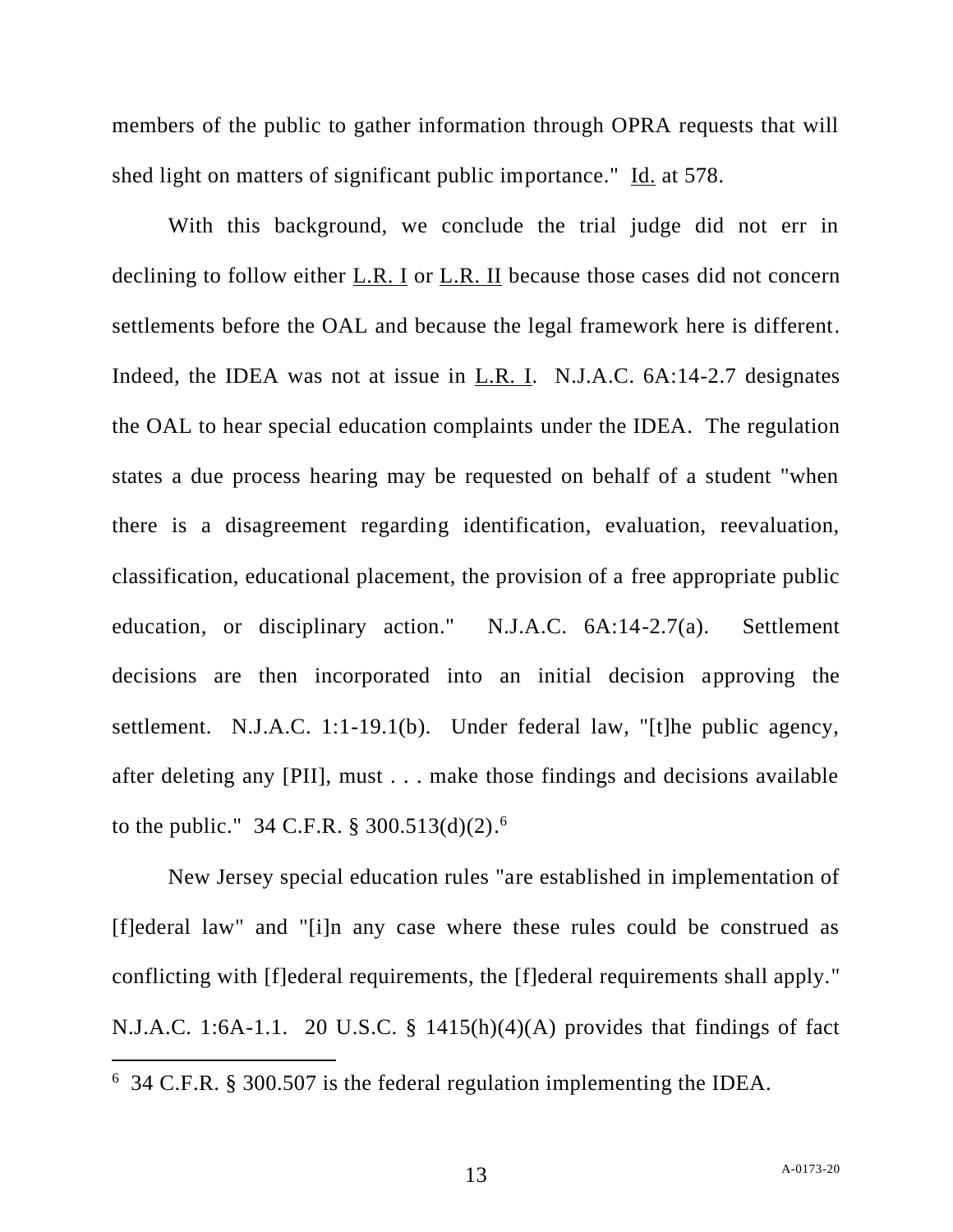and decisions under IDEA "shall be made available to the public consistent with the requirements of section 617(b)  $[20 \text{ U.S.C.} \$ 1417(b)] \ldots$ .

We are unpersuaded by defendants' contention that L.R. I controls. There, we stated: "Although the federal regulations, specifically 34 C.F.R. § 99.31(b), permit disclosure of redacted education records to third parties without parental consent when all PII is removed, FERPA does not mandate such disclosure." However, 34 C.F.R. § 99.31(b)(1) and (2) provide that "[a]n educational agency or institution, or a party that has received education records or information from education records . . . may release the records or information without . . . consent" and "may release de-identified student level data from education records for the purpose of education research . . . ." (emphasis added). 20 U.S.C. §  $1415(h)(4)(A)$ , which controls here, does not contain the permissive "may" but uses "shall" in requiring the disclosure of deidentified records.

#### III.

L.R. I recognized the "court order" pathway to obtaining student records under N.J.A.C. 6A:32-7.5E in instances where "[o]rganizations, agencies, or persons . . . not otherwise specified in the regulations can only obtain access to student records" subject to written parental consent or a court order. L.R. I, 452 N.J. Super. at 78 (quoting N.J.A.C. 6A:37-7.5(e)). We enumerated a two-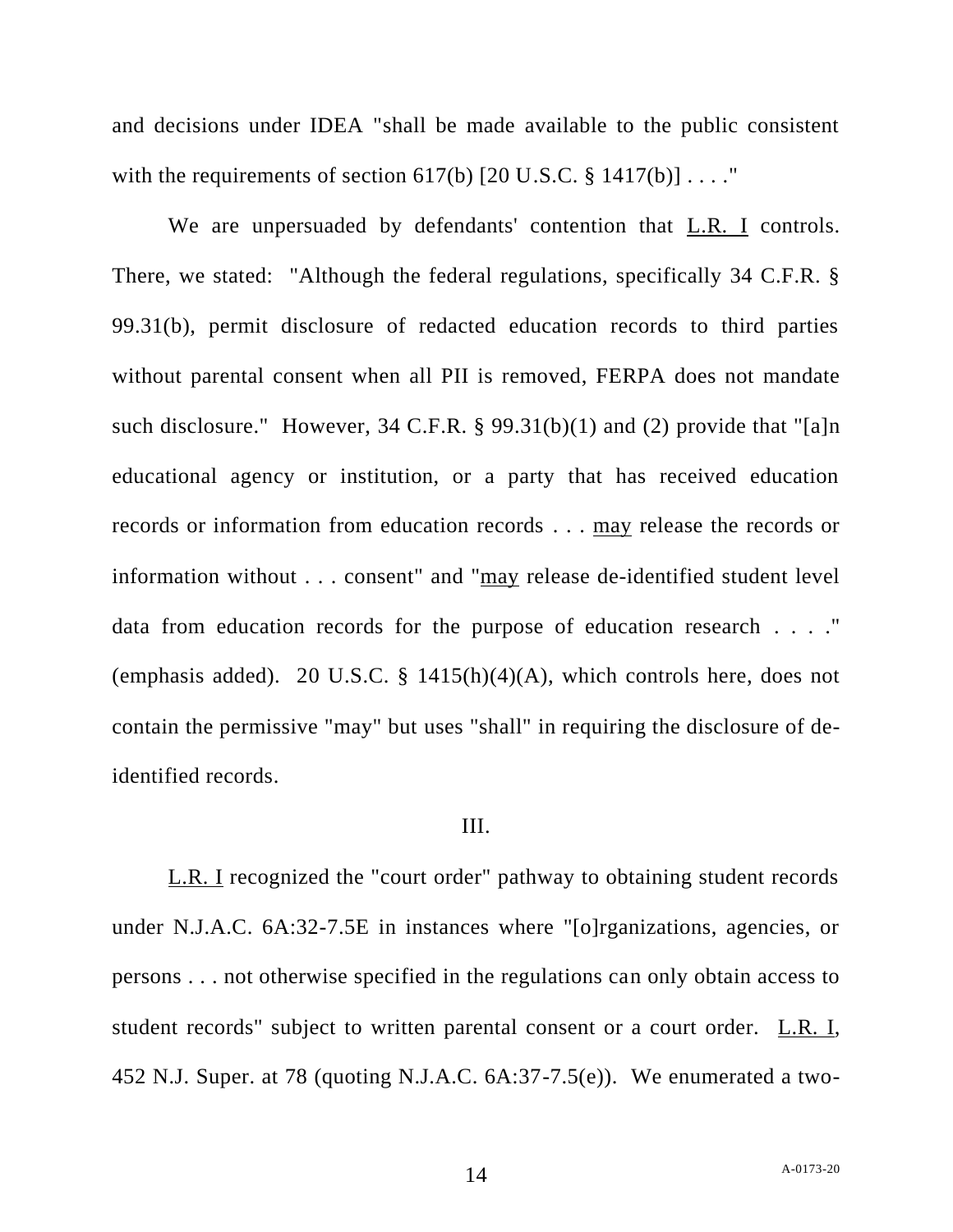step process to analyze whether a requestor is entitled to access, requiring the requestor demonstrate 1) an interest in the public record and 2) that their interest outweighs the State's non-disclosure interest. Id. at 89. The L.R. II Court affirmed the court order pathway and further enumerated a nonexhaustive list of factors to consider in analyzing such requests. 238 N.J. at 575. We discern no reversible error here because even though the trial judge analyzed the holdings in L.R. I and L.R. II, he did not decide the case based on the court order pathway methodology.

We further reject defendants' argument the judge improperly relied on Keddie. That case analyzed "whether a taxpaying citizen of this State who is also a professor at Rutgers, . . . has either a statutory or common-law right to access 'public records' . . . in which Rutgers is or has recently been a party." 148 N.J. at 40. The Keddie Court analyzed the issue under OPRA's predecessor and granted the plaintiff access to the documents, holding Rutgers had no expectation of confidentiality in "records and documents . . . filed with courts, agencies, and arbitral forums without being sealed . . . ." Id. at 51.

As a general principle, "[t]here is . . . a 'presumption' of public access to documents filed with the court in connection with civil litigation." Est. of Frankl v. Goodyear Tire & Rubber Co., 373 N.J. Super. 509, 511 (App. Div. 2003) (quoting Hammock by Hammock v. Hoffman-Laroche Inc., 142 N.J.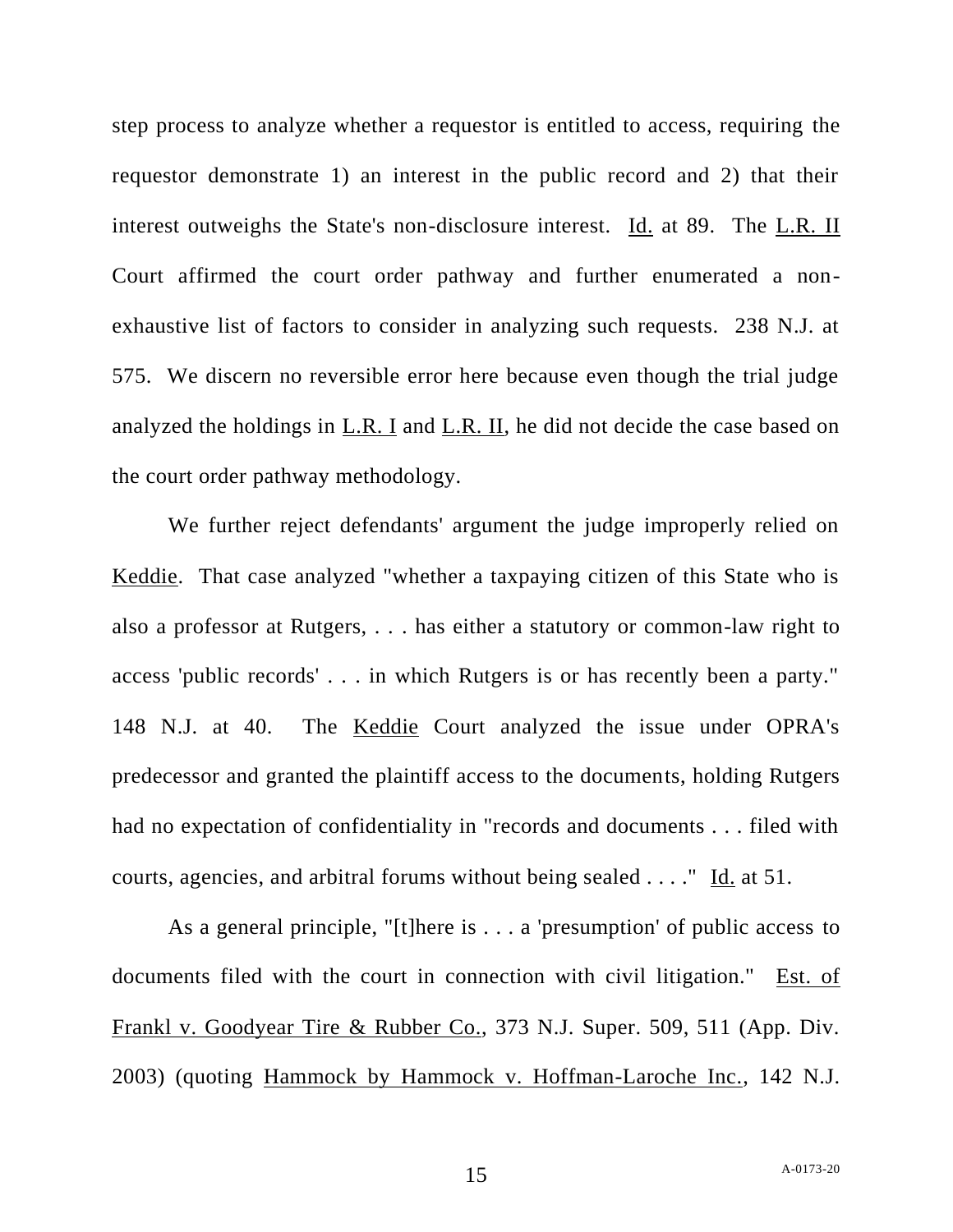356, 375 (1995)). Settlement agreements qualify as accessible government records under OPRA. Burnett v. Cnty. of Gloucester, 415 N.J. Super. 506, 512 (App. Div. 2010). Public interest in settlement agreements are strong, "since such settlements may provide valuable information regarding the conduct of governmental officials . . . ." Id. at 517.

We conclude Keddie was applicable and distinguishable from L.R. I and L.R. II. As we noted, L.R. I did not address student records already filed in court proceedings. The student records here were submitted as part of legal filings without a protective order in proceedings before the OAL, an "agenc[y], or arbitral forum" as described in Keddie. 148 N.J. at 51. When defendants settled with parents or guardians pursuant to their IDEA claims in the OAL, these documents became judicial filings and are subject to a "presumption" of public access.

### IV.

Finally, the award of counsel fees to plaintiffs was not error. OPRA allows a prevailing party to receive reasonable attorney's fees. N.J.S.A. 47:1A-6. "[T]he phrase 'prevailing party' is a legal term of art that refers to a 'party in whose favor a judgment is rendered.'" Mason v. City of Hoboken, 196 N.J. 51, 72 (2008) (quoting Buckhannon Bd. & Care Home, Inc. v. W. Va. Dep't of Health & Hum. Res., 532 U.S. 598, 603 (2001)).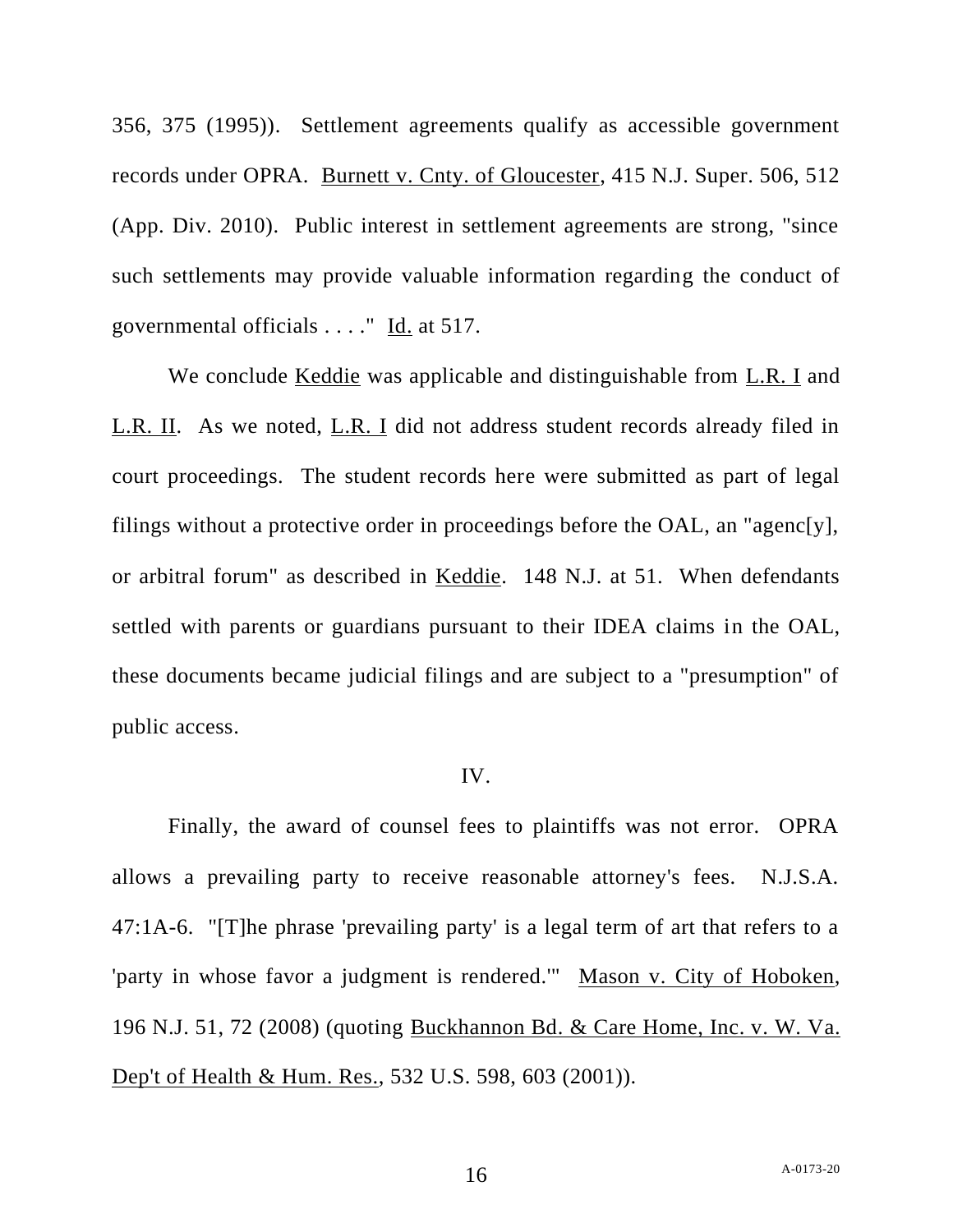In Mason, the Court held "requestors are entitled to attorney's fees under OPRA, absent a judgment or an enforceable consent decree, when they can demonstrate: (1) 'a factual causal nexus between plaintiff's litigation and the relief ultimately achieved'; and (2) 'that the relief ultimately secured by plaintiffs had a basis in law." Id. at 76 (quoting Singer v. State, 95 N.J. 487, 494-96 (1984)). "The party does not need to obtain all relief sought, but there must be a resolution that 'affect[s] the defendant's behavior towards the prevailing plaintiff.'" Smith v. Hudson Cnty. Reg., 422 N.J. Super. 387, 394 (App. Div. 2011) (alteration in original) (quoting Teeters v. Div. of Youth & Fam. Servs., 387 N.J. Super. 423, 432 (App. Div. 2006)). Such action includes a "change (voluntary or otherwise) in the custodian's conduct." Spectraserv, Inc. v. Middlesex Cnty. Utils. Auth., 416 N.J. Super. 565, 583 (App. Div. 2010). "A plaintiff is considered a prevailing party 'when the actual relief on the merits of [the] claim materially alters the relationship between the parties by modifying the defendant's behavior in a way that directly benefits the plaintiff.'" Teeters, 387 N.J. Super. at 432 (alteration in original) (quoting Warrington v. Vill. Supermarket, Inc., 328 N.J. Super. 410, 420 (App. Div. 2000)).

The trial judge did not err in determining plaintiffs were the prevailing party and awarding attorney's fees. Plaintiffs obtained a judgment against